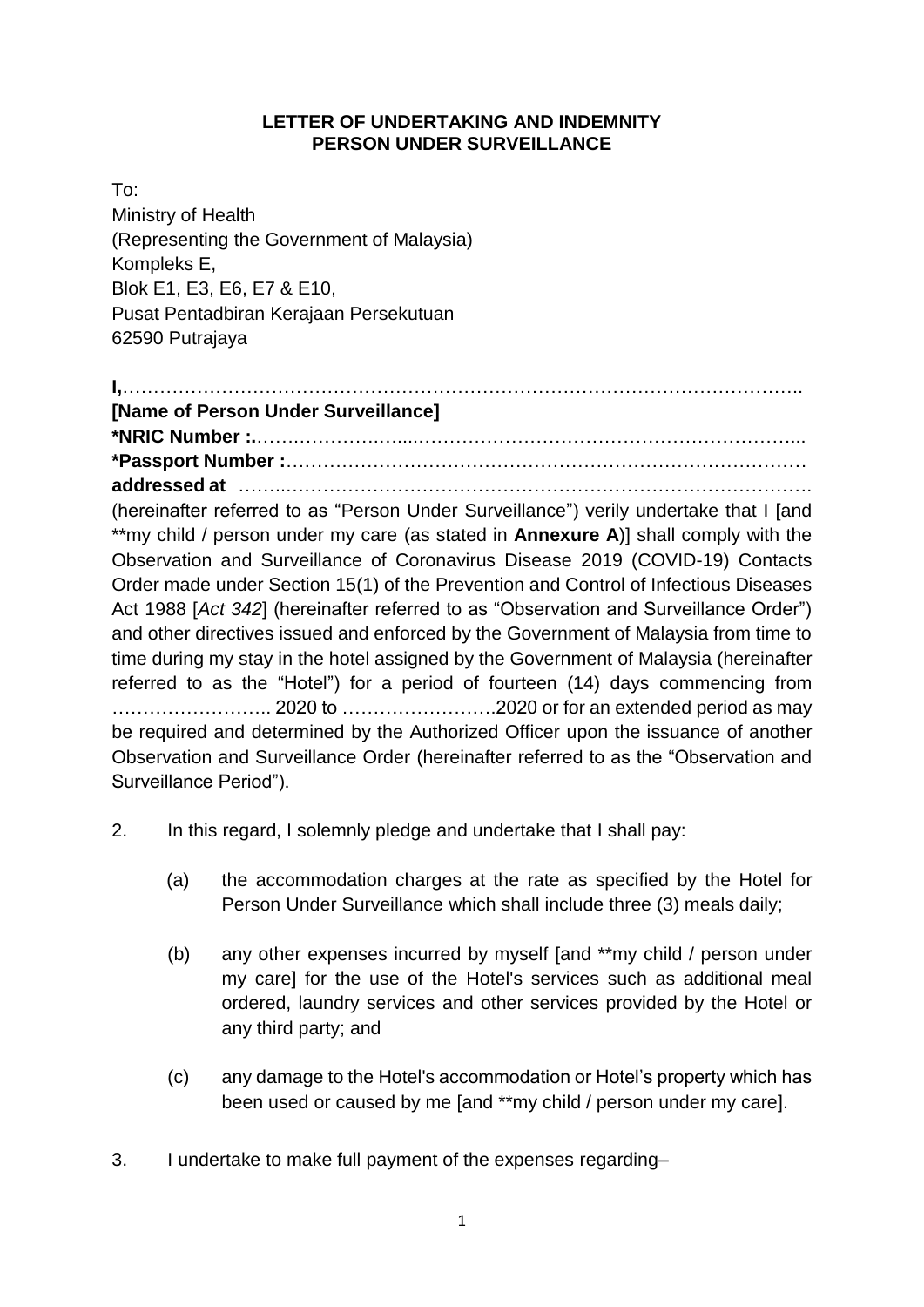- (a) paragraph 2(a) above, the total accommodation charges for the whole Observation and Surveillance Order as invoiced to me, directly to the Hotel in the manner as required by the Hotel upon checking in the Hotel; and
- (b) paragraphs 2(b) and (c), in the manner as required by the Hotel upon checking out of the Hotel once obtaining the authorisation by the Government to leave the Hotel premises.

4. If I am unable to make the payments as stipulated in paragraph 3, my next of kin or representative including sponsor, as named in paragraph 8 below, has agreed to become my guarantor to make such payment on my behalf to the Hotel upon request by the Hotel.

- 5. I further acknowedge that:
	- (a) the Hotel is entitled to collect deposit fees from me for my stay at the Hotel during the Observation and Surveillance Period upon checking in at the Hotel; and
	- (b) I must at all times abide to the Government's instructions throughout the Observation and Surveillance Period.

6. I verily understand that the Hotel has the right to take legal action against me or my next of kin or representative including sponsor for my failure to make all accrued payments as stated in the above paragraphs and I shall be fully responsible for any claims and damages made by the Hotel against me.

7. I further undertake to indemnify and hold the Government of Malaysia, its employees and agents harmless from and against all actions, proceedings, losses, shortfalls, damages, compensation, costs (including legal costs), charges and expenses resulting from my [and \*\*my child / person under my care] actions, negligence or dishonesty to the Hotel during the Observation and Surveillance Period.

8. Should there be a need to contact my next of kin or representative including sponsor during the Observation and Surveillance Period, my next of kin or representative including sponsor details are as follow:

Name of next of kin / representative including sponsor: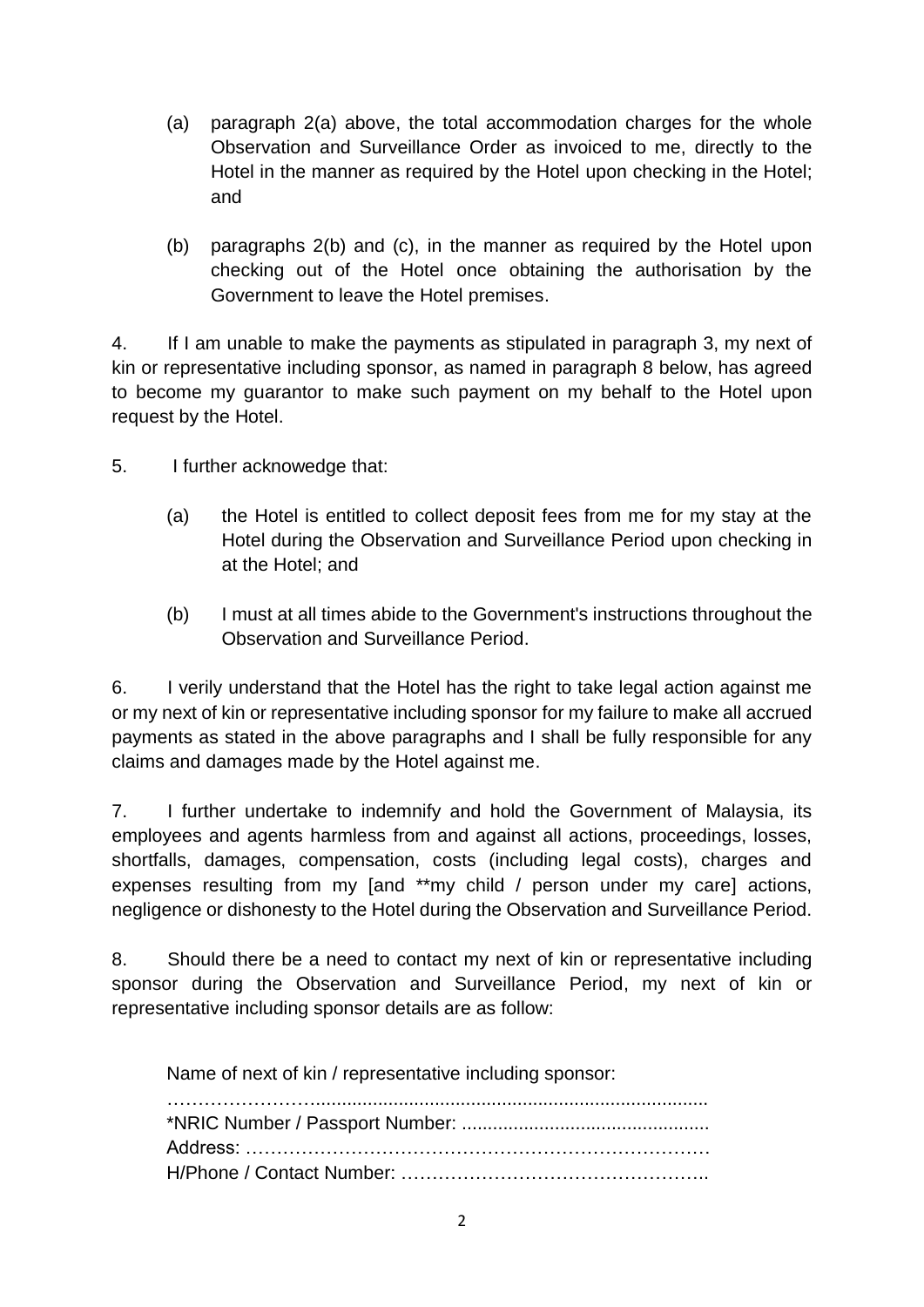## Date:

Witnessed by:

| ***Name of representative: |
|----------------------------|
|                            |
|                            |
|                            |
|                            |

Note:

- \* insert NRIC number for Malaysian citizen.<br>\*\* If a shild is 18 years of age and above, he
- If a child is 18 years of age and above, he/she must sign a separate Letter of Undertaking. Wife / husband and father / mother is required to sign a separate Letter of Undertaking.
- \*\*\* insert name, NRIC number and witness's position

c.c.:

The Management (Name and Hotel Address)\*\*\*\* ........................................................................... ........................................................................... ........................................................................... ........................................................................... ........................................................................... Contact Number: ............................................... Email Address :..................................................

\*\*\*\* To be filled in after the PUS have undergone health screening upon arrival at Malaysia's International Entry Point.